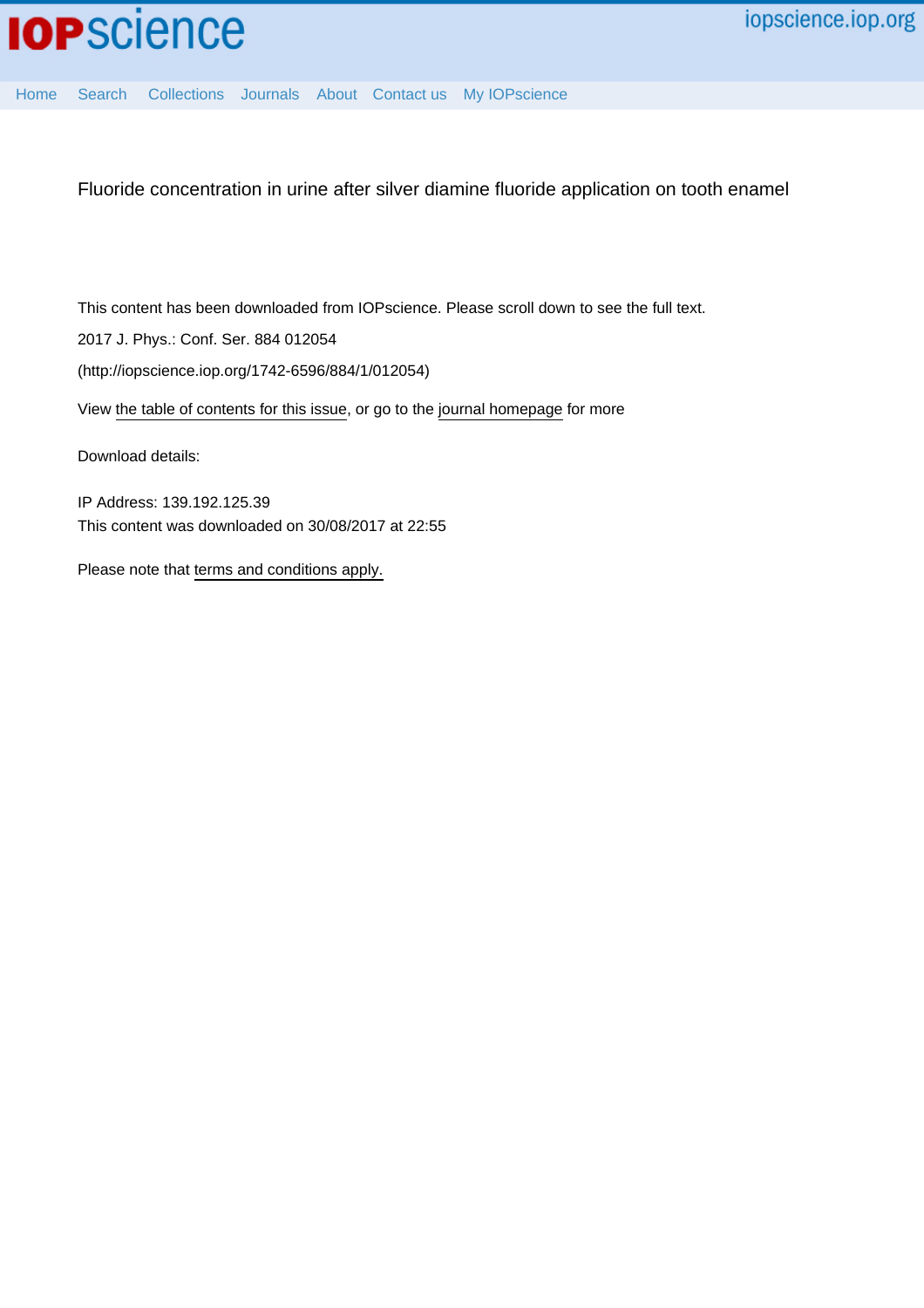# **Fluoride concentration in urine after silver diamine fluoride application on tooth enamel**

### **D L Sari, A Bahar, H A Gunawan, M Adiatman, A Rahardjo, D A Maharani\*, I R Toptanci2 and I Yavuz2**

1. Department of Preventive and Public Health Dentistry, Faculty of Dentistry, Universitas Indonesia, Jakarta, Indonesia

2. Department of Pediatric Dentistry, Faculty of Dentistry, Dicle University, Diyarbakir, Turkey

\*E-mail: diah.ayu64@ui.ac.id

**Abstract.** Silver Diammine Fluoride (SDF), which contains fluoride, is known to inhibit tooth enamel demineralization and increase fluoride concentrations in saliva and urine. The aim of this study is to analyze the fluoride concentration in urine after application of SDF on tooth enamel. Urine from four subjects was collected prior to, 30 minutes after, and two and three hours after the application of SDF, and an ion-selective electrode was used to measure the fluoride concentrations. There was no significant difference between time 1 and time 2, time 1 and time 3, time 1 and time 4, time 2 and 3 ( $p > 0.05$ ), and there was a significant difference between time 2 and time 4 as well as time 3 and time 4 ( $p < 0.05$ ). There was a decrease in the concentration of fluoride ions in urine from the baseline to 30 minutes after application, and an increase from baseline to two and three hours after the application of SDF.

#### **1. Introduction**

Tooth decay; is a process that begins with the localized dissolution of the acidic by-products that form as a result of various metabolic processes that take place in the biofilm that covers the affected tooth surface [1]. Although enamel caries are related to the dissolution of highly mineralized tissues by bacterial acid attack, in the dentin organic matrix degradation of type 1 collagen fibers network added. [2]. Silver Diamine Floride (SDF) is one of chemical compound material that used to prevent and arrest dental caries. Silver diamine fluoride (SDF) is a colorless liquid solution containing silver ions, fluoride ions, and ammonia [3,4]. Clinical studies have shown that SDF can be used to arrest the caries process and treat dentine hypersensitivity [5,6]. SDF can also reduce the demineralization process caused by caries and may inhibit the growth of cariogenic multispesies [5]. The advantages of using SDF are that it is affordable, easy to apply, and does not require complicated training. SDF application is non-invasive, so the risk of infection is very low and the procedure is easy [2,7,8]. However, SDF has some weaknesses, as it causes black stains to appear on teeth with active caries, it can leave stains on the shirts and skin of users, and it also has an unpleasant metallic taste when applied [9]. SDF can also cause irritation of the gingiva and mucosa [8]. The silver ion contained in the SDF acts as an antimicrobial agent, which may be helpful in treating dentine hypersensitivity. Further, the fluoride ion plays an important role in supporting the remineralization process while ammonia plays a role in stabilizing the SDF solutions [2].

1 Content from this work may be used under the terms of the[Creative Commons Attribution 3.0 licence.](http://creativecommons.org/licenses/by/3.0) Any further distribution of this work must maintain attribution to the author(s) and the title of the work, journal citation and DOI. Published under licence by IOP Publishing Ltd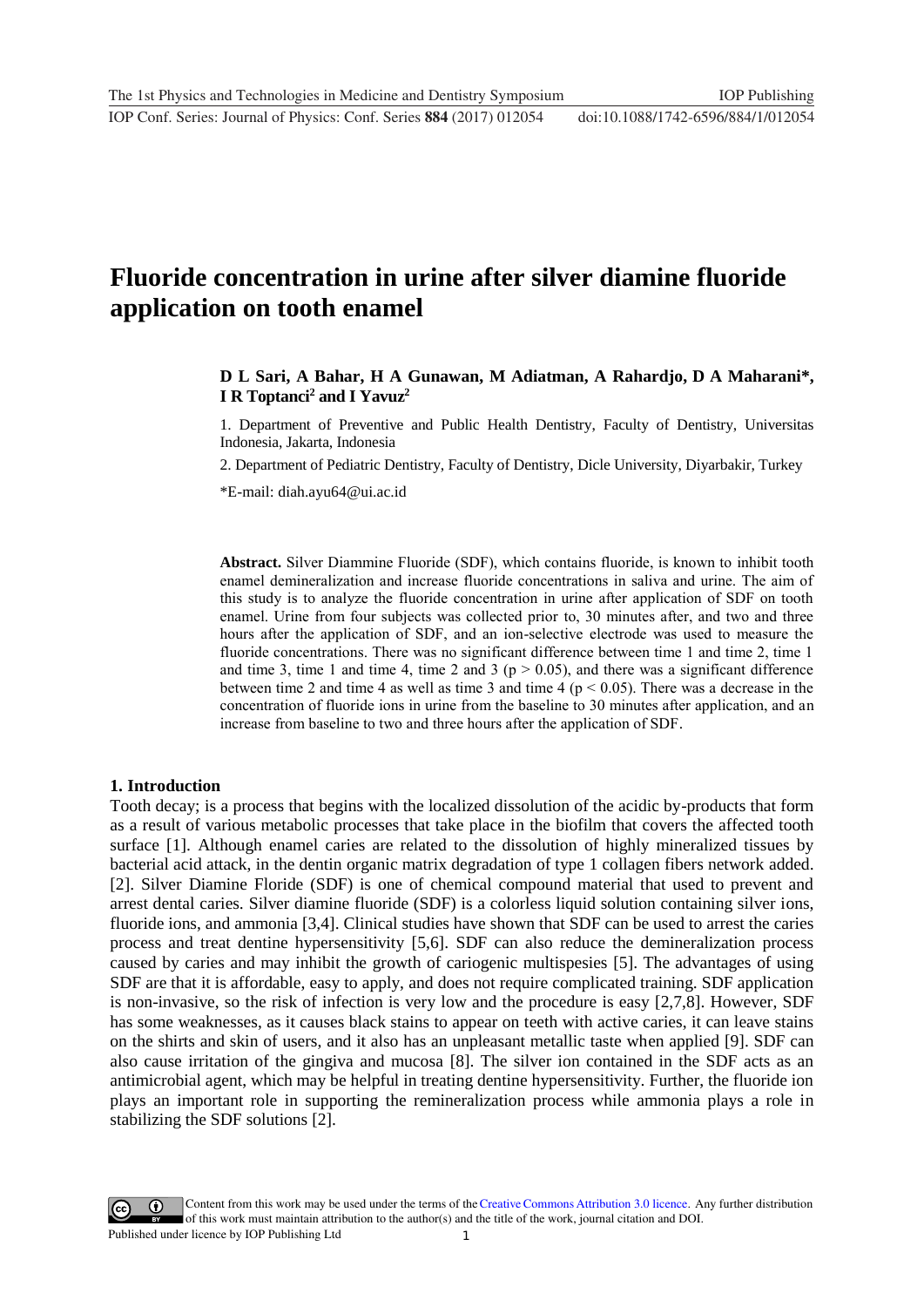Excessive use of fluoride can cause toxicity in the body. This toxicity is divided into three categories: acute toxicity, chronic toxicity, and enamel fluorosis (invisible spots on the teeth). Fluorosis is irreversible and occurs only when the tooth is exposed to fluoride ions during the enamel developmental process [8]. The amount of fluoride that is administered can also affect the concentration of fluoride ions in the body. Besides water, fluoride ions are also available in gel concentrations, rinsing solutions, lacquers, and varnishes. Fluoride uptake from toothpaste considered as safe, studies have shown that exposure and excretion of fluoride are within acceptable limits at water fluoridated and non floridated areas [10,11]. Fluoride is suitable in many ways for selective use in individuals suffering from high caries activity and for trigger remineralization [3]. All fluoride ions that are applied topically or consumed systemically are absorbed by the body through the blood vessels and the digestive system. Moreover, fluoride ions are absorbed in large quantities by calcified tissues such as teeth and bones.

Every day, teeth undergo demineralization and remineralization cycles. The process of demineralization and remineralization is determined by a balance between protective and pathological factors in the oral cavity. Demineralization refers to the loss of mineral elements in teeth. The enamel and dentine surfaces that are demineralized will experience a decrease in hardness, leading to caries [12-14]. Acid in the oral cavity is derived from Streptococcus mutans bacteria. Demineralization can be influenced by several factors, such as the consumption of foods and beverages that contain high levels of acid, bacteria in plaque, sugar consumption, and salivary acidity. It can be prevented by restoring the mineral components, which is known as remineralization. Remineralization is the process of placing new minerals into a demineralized tooth. It occurs when the pH is neutral and there are sufficient calcium and phosphate ions in the saliva [12]. One of the agents that has been proven to assist in the process of remineralization and can arrest the caries process is SDF since it contains fluorine ions [12]. Research on SDF has been conducted in several countries, but no studies have examined the safety level or effects on the body by calculating the concentration of fluoride ions in the urine. In 2012, research by Vasques *et al.* analyzed the difference in silver and fluoride ion concentrations in the blood before and after SDF application. The results showed that the peak concentration of silver and fluoride ions occurred at 2.5 hours for the silver ion and 3 hours for the fluoride ion after SDF application [15]. Therefore, further research is needed on the safety of SDF as calculated by the concentration of fluoride ions in the urine.

### **2. Materials and Methods**

The selected subjects were women from 20 to 30 years old with no history of kidney or other systemic diseases. Ten treated subjects were administered SDF (test) while ten subjects were not administered SDF (control), in accordance with the inclusion criteria, and all the subjects were given an explanation of the research to be performed and asked to sign an informed consent form indicating that they understood and agreed to participate in the study. The test and control subjects were asked to not consume high fluorine-containing foods and beverages for at least 12 hours prior to the SDF application. All subjects were asked to arrive on a pre-agreed day for urine sampling in the morning. The materials needed in the study to make TISAB IV (Total Ionic Strength Adjusted Buffer) solution were aquadem, glacial acetic acid, NaCl, and 5 M NaOH. The solution was prepared by dissolving 10 g of NaOH in 50 ml of aquadem. The preparation of 500 ml TISAB IV Solution was: A total of 250 ml of aquadem was placed in a plastic beaker with a capacity of 500 ml. Next, 10 g of NaOH was dissolved in 50 ml aquadem in a different plastic beaker, and then 28.5 ml of glacial acetic acid was combined with 29 g of NaCl and put in a plastic beaker containing 250 ml of aquadem. The plastic beaker was placed in a water basin to cool down. A pH meter was used, and the pH of the solution was adjusted to 5.0–5.5 by adding 5 M NaOH. Then, the aquadem was added to a 500 ml volume solution. The TISAB IV solution was added into the plastic jar and closed tightly.

One drop of SDF was taken and placed on a plastic dappen. The saliva residue was cleaned, and the tongue and cheek were isolated using a cotton roll on the buccal or labial and lingual side of the tooth that was to receive SDF. When closing the gingiva, petroleum jelly was applied for safety. The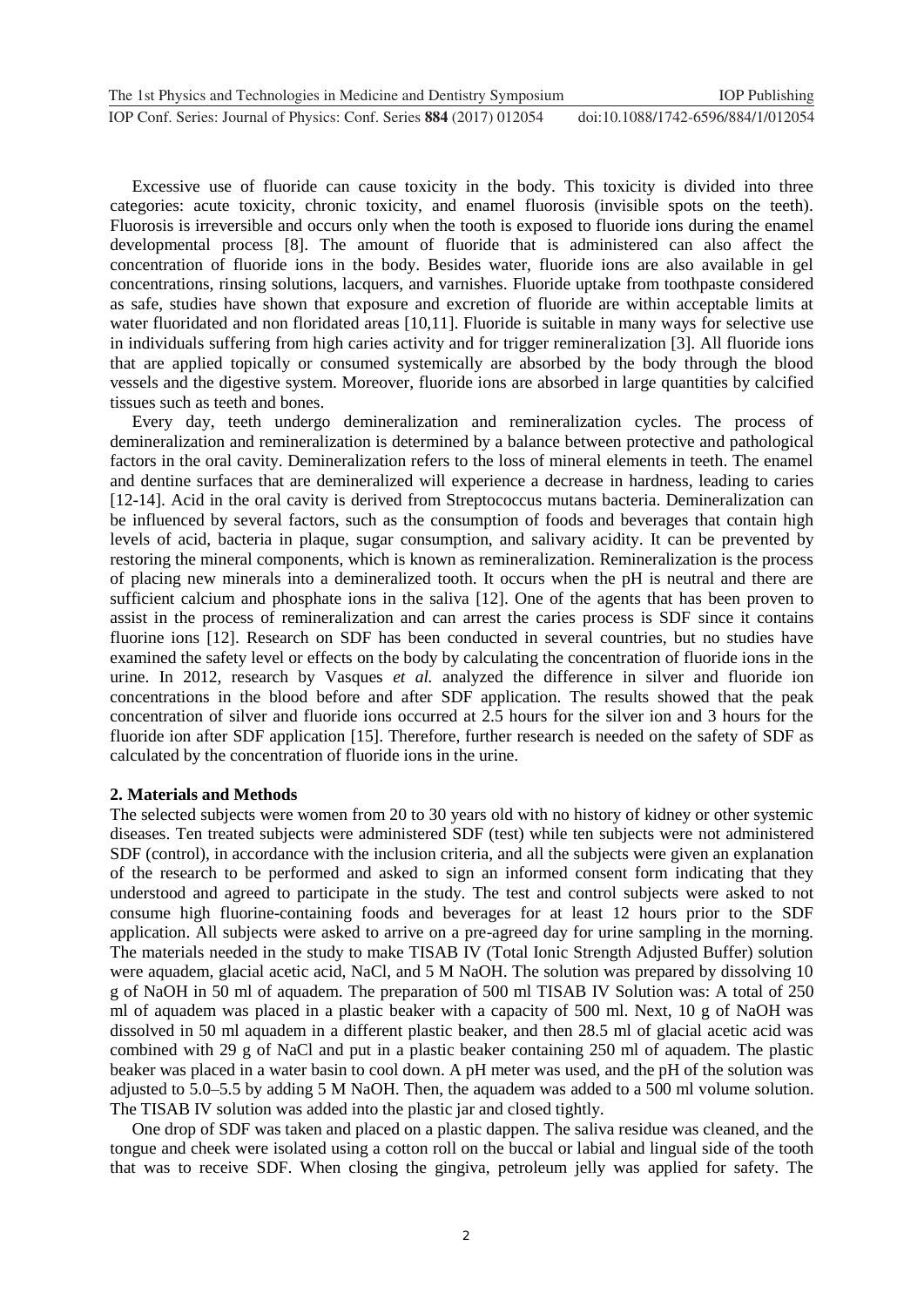subject's tooth surface was dried prior to SDF application. SDF was applied directly to the 14, 15, 44, and 45 teeth surfaces using a microbrush. The subjects were not allowed to rinse with water. The SDF was allowed to absorb into the tooth surface for one minute, and the excess was dried with a cotton roll. Full Concentration: A total of 20 ml of diluted urine sample was inserted into a measuring cup with a capacity of 100 ml. Then, 10 ml of TISAB IV solution were added to the measuring cup containing the urine sample. A total of 10 ml of aquadem solution was added to the urine sample to achieve a total volume of 40 ml. 50% Concentration: A total of 20 ml of full concentration urine sample was inserted into a measuring cup with a capacity of 100 ml. The sample was then diluted by adding 20 ml of aquadem solution, resulting in a total sample volume of 40 ml.

This study employed the 692 pH/Ion Meters to Measure Fluoride Ion Concentration (Metrohm). To turn on the ISE, an ion-specific electrode was attached to ISE 1. A reference electrode was then installed on ISE 1. The ISE could be turned on and off by pressing the on/off button on the tool. To operate the tool, the following procedures were followed: 1) the mode button was pressed until "c" was displayed; 2) "param" was pressed until the ion name "fluoride" appeared; 3) select was pressed until "parameter: measuring type" was displayed; 4) enter was pressed until "sample size volume total à 40 ml" appeared; 5) finally, enter was pressed until "concentration" appeared as "ppm 1 ppm." Calculating the Fluoride Ion Concentration Using ISE: An aquadem solution was prepared and used to clean and rinse the specific fluoride ion and reference electrodes after being used for measurement; it was then dried with a clean, dry tissue). The sample to be tested was measured to ensure it contained 20 ml urine, 10 ml of TISAB IV, and 10 ml of aquadem. The urine sample, TISAB IV, and aquadem were inserted with a urine ratio: TISAB IV: aquadem  $= 2$ : 1: 1 into a plastic beaker with a capacity of 100 ml. A fluoride ion-specific electrode and a reference electrode were placed into the plastic beaker containing the sample, ensuring there were no air bubbles, which could lead to inaccurate readings. A magnetic stirrer was added during the measurement of the fluoride ion concentration. The measurement result was recorded when the "drift" stopped and the fluoride ion concentration value appeared. Both electrodes were rinsed with aquadem and dried. Furthermore, a repeated measures anova test was conducted to determine whether there were significant differences at different times for each subject. A comparative analytic data analysis was employed.

### **3. Results and Discussion**

### *3.1 Results*

This study involved a clinical trial and laboratory experiment including young adult women 21 years of age who had no history of kidney disease or any other systemic diseases. The total number of subjects in this study was four. The study aimed to analyze the concentration of fluoride ions in the urine before and after the application of SDF in the subjects' dental enamel. Data analysis was done by comparing the fluoride ion concentration in the urine of the subjects before and after SDF application, with experiment 1 using a full concentration and experiment 2 using a full concentration with different volumes (Figure 1).

The analysis indicated that the data that were used were normal ( $p > 0.05$ ), and there were no significant differences between the respondents at time 1, time 2, time 3, and time 4 ( $p > 0.05$ ). Based on the repeated measures anova test, there was a significant difference between the times for the subjects ( $p < 0.05$ ). The researcher compared whether there were differences in the urine test results at time 1 (before SDF application), time 2 (30 minutes after SDF application), time 3 (2 hours after SDF application), and time 4 (3 hours after SDF application) using a repeated measured anova post hoc Benferoni. The statistical analysis revealed no significant difference between time 1 and time 2, time 1 and time 3, time 1 and time 4, or between time 2 and time 3 ( $p > 0.05$ ). However, there was a significant difference between time 2 and time 4 and between time 3 and time 4 ( $p < 0.05$ ) (Table 1).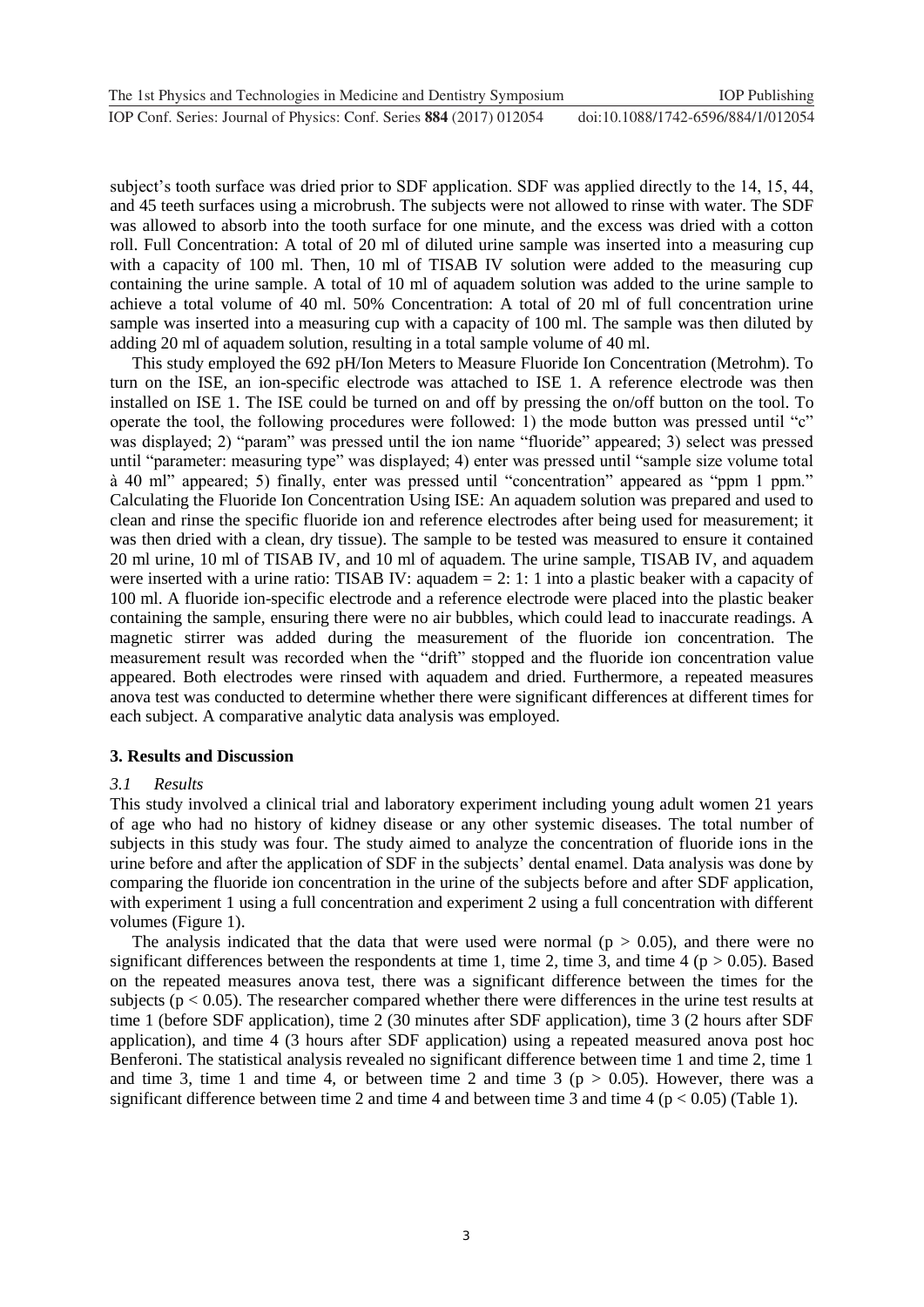**1234567890** IOP Conf. Series: Journal of Physics: Conf. Series **884** (2017) 012054 doi :10.1088/1742-6596/884/1/012054



**Figure 1.** Graph of fluoride ion concentration in subjects urine with full concentration (mean value)

| Subject                                                                                                      | Time 1     | Time 2      | Time 3    | Time 4    | $p$ -value* |
|--------------------------------------------------------------------------------------------------------------|------------|-------------|-----------|-----------|-------------|
|                                                                                                              | (baseline) | (30minutes) | (2 hours) | (3 hours) |             |
| А                                                                                                            | 0.093      | 0.059       | 0.133     | 0.216     | 0.000       |
| B                                                                                                            | 0.191      | 0.100       | 0.148     | 0.199     |             |
| C                                                                                                            | 0.093      | 0.034       | 0.113     | 0.235     |             |
| D                                                                                                            | 0.087      | 0.077       | 0.090     | 0.212     |             |
| p-values**                                                                                                   | 0.261      | 0.139       | 0.539     | 0.761     |             |
| $*D_1$ $\ldots$ $\ldots$ $I_1$ $I_2$ $\ldots$ $I_n$ $I_2$ $\ldots$ $I_n$ $I_2$ $I_3$ $I_4$ $I_5$ $I_6$ $I_7$ |            |             |           |           |             |

\*Repeated Measure Anova; \*\*Kruskal-Wallis

### *3.2 Discussion*

In this research, clinical and experimental laboratory experiments were conducted to analyze the difference in fluoride ion concentrations in the urine samples before and after the application of SDF (at several time points). A selective electrode ion device was used for the measurements, and the unit was parts per million (ppm). The ISE tool was adjusted according to the required measurements, such as the number of samples, the temperature, and the approximation of the concentration of the sample solution, all of which could affect the reading [16]. SDF is a colorless liquid solution containing silver ions, fluorine ions, and ammonia. It is one of the materials used to arrest the caries process and is able to reduce dentin hypersensitivity. The SDF used in this study was SDF 38% (saforide), which is known to have a high silver (24.4–28.8%; 249,000 ppm) and fluoride (5.0–5.9%; 55,800 ppm) content, with a pH of 10.4,6,14. If SDF is applied to several teeth in the oral cavity, it is assumed that the fluoride ion concentration in the body may increase [6,17]. However, accurate and quantitative measurements of fluoride ion concentrations in the urine using ISE methods before and after SDF application have not been made previously.

Increased concentrations of fluoride ions in the urine after SDF application can be caused by their absorption through the oral mucosa, which allows the ions to enter the circulatory system and then be excreted through the urine. SDF that is applied in the buccal or sublingual mucosa will be rapidly absorbed into the reticulated vein located beneath the oral mucosa and then carried through the internal jugular and braciocephalic veins until it flows into the systemic circulation and is excreted through the urine [15]. In addition to blood vessels, fluoride ions can enter the digestive system through the ingestion of fluoride contained in the saliva and ultimately be excreted through the urine. However, the process of fluoride absorption through the digestive system takes longer than through the blood vessels. At the time of urine sampling, the subjects were asked not to consume foods or beverages that contained high amounts of fluoride, especially black tea and seafood such as anchovies and sardines, which are consumed with the bones, as such consumption would affect the accuracy of the readings. The measurement of fluoride ion concentrations in solution, according to operational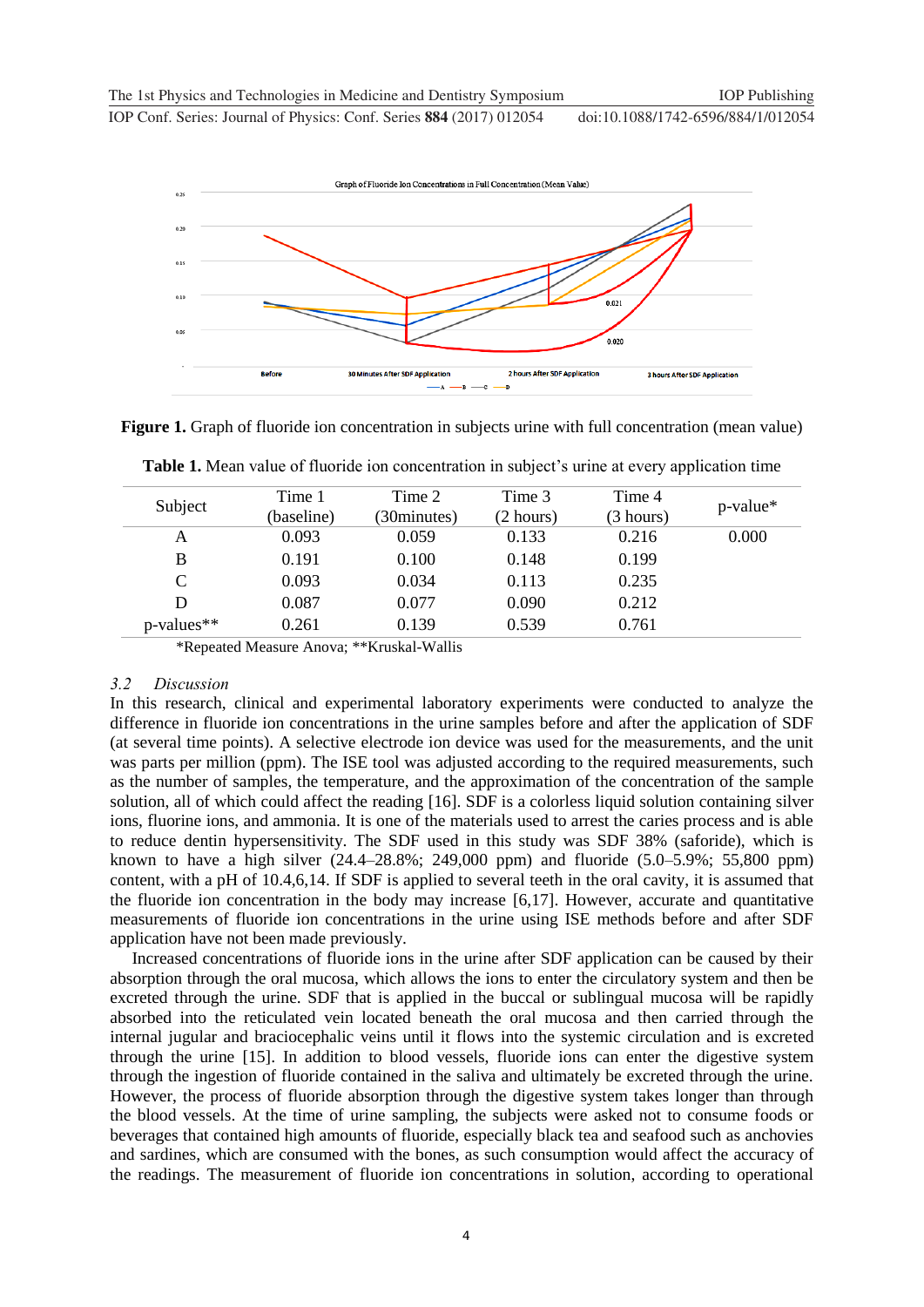standards, first required that the pure urine be diluted three times with aquadem (considered to be full concentration samples). All urine samples in experiment 1 and experiment 2 measured with ISE required the addition of TISAB solution or the Total Ionic Strength Adjustment Buffer and aquadem solution. This TISAB solution served to create uniformity of ionic strength in the solution and increase the accuracy of the concentration readings by causing the ion that was to be measured to become more dominant and readable by ISE [3]. This was done in an attempt to overcome any interference due to higher ionic strength compared to other ions in the sample, which might have affected the measurement results. The buffer solution used in this study was TISAB IV, which is a special solution that is used for the analysis of fluoride ions using selective electrodes.

From the results, the mean fluoride ion concentration in the urine samples was 0.1166 ppm before application, 0.0678 ppm 30 minutes after application, 0.1213 two hours after application, and 0.2160 ppm three hours after SDF application. Graph 1 shows that the fluoride ion concentration in the urine according to ISE decreased from baseline (urine before application) to after 30 minutes of application. The decrease in fluoride ion concentration at 30 minutes after SDF application was due to fluoride reabsorption in the tubules. In the reabsorption process, about 85% of the sodium chloride and water as well as glucose and amino acids in the glomerular filtrate are absorbed in the proximal convulted tubules. Thus, the remaining fluoride ions in the body that have gone through the reabsorption process will be excreted through the urine. This reabsorption process can affect the change in fluoride ion concentrations in urine. However, there was an increase in fluoride ion concentrations in the urine two hours after the application of SDF, which continued 3 hours after application. This is consistent with the theory that absorption in the body and excretion by the kidneys take place relatively rapidly, where the maximum fluoride excretion occurs 1.5 to 3 hours after exposure and usually fluoride disappears as a whole from the body after 12 hours [3]. Lockner *et al*., has found statistically significant increase in the 6 hours floride excretion after application of floride varnishes [18]. Omid *et al*. have ponder on that fluoride intake and excretion has a relatively low variability over time and suggesting that a single time-point collection may be adequate to monitor fluoride excretion [19].

Urinary fluoride excretion is influenced by several factors, such as pH and gastrointestinal absorbtion ability [20]. pH plays an important role in the absorption, distribution, and excretion of fluoride. Fluoride ions are rapidly absorbed into calcified tissues such as bones and teeth and are well absorbed in the gastrointestinal tract (as much as 70–90%). After the absorption process occurs, fluoride ions will be transported into the bloodstream and distributed through the organs. The absorption of fluoride ions in the body may decrease if there is an increase in pH in the digestive tract and increased concentrations of calcium, magnesium, and aluminum. Fluid ions that are not absorbed by the intestines will be found in the feces. The higher the fluoride retention during bone growth, the lower the amount of fluoride excretion in the urine [20]. Plasma is the main compartment in which fluoride should transit for the subsequent distribution of hard and soft tissue and excretion. In this study, the mean fluoride ion concentrations in the subjects' urine over time ranged between 0.034 and 0.235 ppm, which according to the WHO are still within normal limits. This is because the mean values are below the standard fluoride ion concentration in the urine, which is 0.7 to 1.2 ppm in the maximum dose [3].

Based on the results of the Kruskal–Wallis test, there were no significant differences between fluoride ion concentrations before and 30 minutes after the application, before and two hours after the application, or before and three hours after the application of SDF ( $p > 0.05$ ). However, the fluoride ion concentrations between 30 minutes after and three hours after application as well as between two hours after and three hours after SDF application were found to differ significantly ( $p < 0.05$ ). This is consistent with several studies suggesting that the concentration of fluoride ions in blood plasma peaks at 30 minutes while the maximum excretion time occurs 1.5 to three hours after the absorption of fluorine ions [3]. This study provided clinical implications for enamel remineralization in the oral cavity. This is consistent with previous research, which stated that products that can increase the concentration of fluoride ions can also increase the remineralization potential of enamel lesions and result in the increased bioavailibility of fluoride ion concentrations in saliva. The application of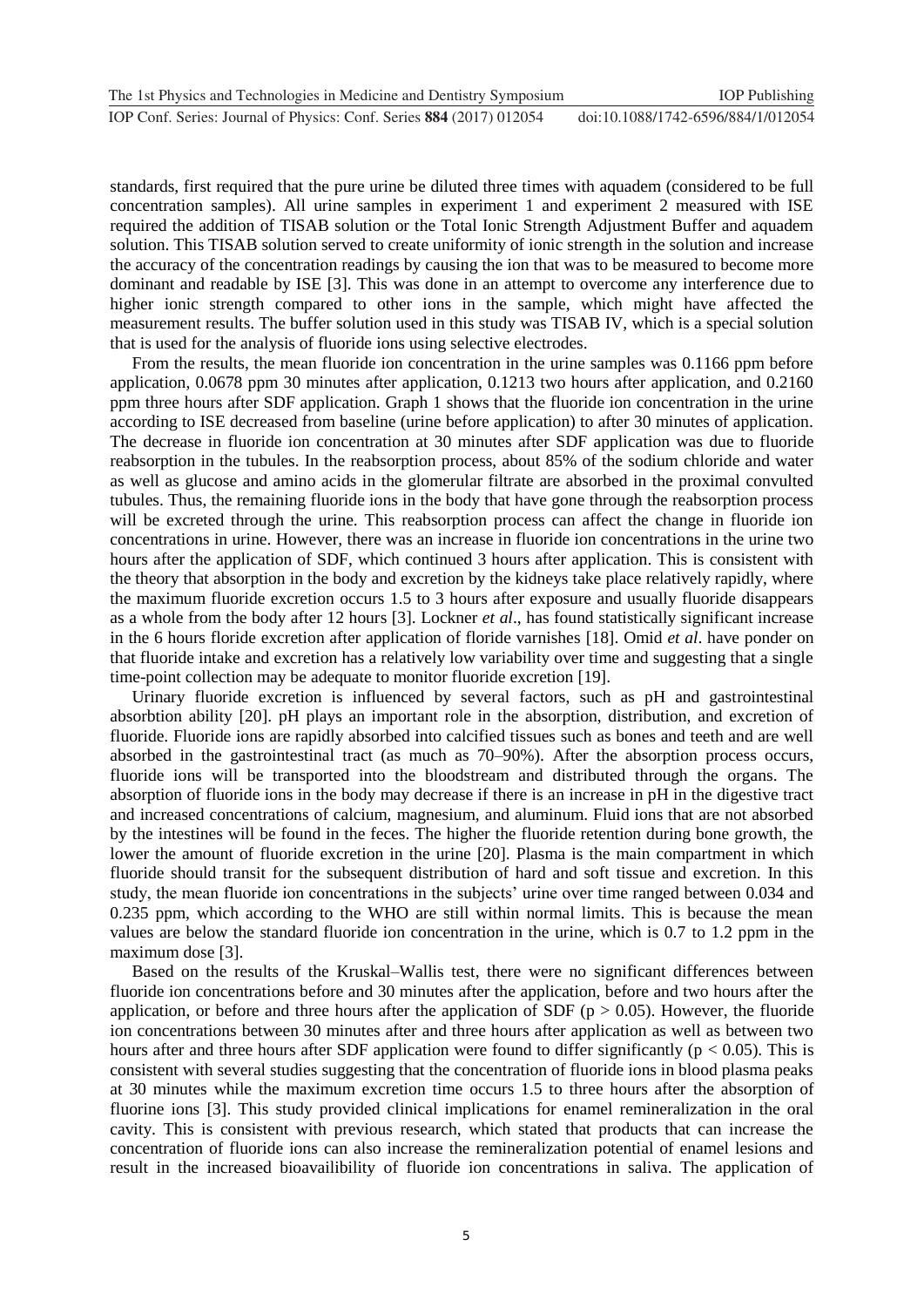fluoride ions will lead to the formation of a CaF2 coating on enamel. This CaF2 layer will release the bioavailibility of fluoride ions.20 The average amount of SDF applications that was applied to four teeth was  $\pm$  8.53 mg, with a fluoride content of  $\pm$  0.44 mg F. This amount is well below the toxic dose of fluoride in the body (35–70 mg F) [15].

In this study, SDF was administered to healthy tooth enamel, where no enamel or dentinal caries were exposed. This may be one of the limits of the study, since SDF is indicated for extreme caries risk, patients unable to tolerate standard medical and psychological treatments, difficult to treat carious lesions, patients with no access to dental care, and patients with dentine hypersensitivity. SDF will work maximally and effectively if given according to its indication. The mechanism of action of SDF is to release both silver and fluoride ions. The silver ions act as antimicrobials while the fluoride ions play a role in the remineralization process. Fluid ions can also help in balancing the demineralization and remineralization processes, as after the absorption process in the body, fluoride ions are resecreted through saliva, which has a topical effect on the inhibition of caries formation. High silver ion concentrations within the SDF can form a protective layer and reduce dentine hypersensitivity. The direct application of SDF to tooth enamel can cause silver and fluoride ions to penetrate into the tubules, which can increase the mineral density and strength of the enamel. The fluoride and silver ions contained in the SDF interact synergistically to form fluorapatite. The first step is the formation of calcium fluoride and silver phosphate in the basic environment, followed by the separation of calcium and fluoride. The final step is the formation of fluorapatite, which is believed to be capable of assisting in the process of enamel remineralization [2].

From the results of this study, it can be concluded that SDF is safe and non-toxic if it is used to arrest the process of dental caries and reduce dentine hypersensitivity. This is supported by the low fluoride ion concentrations found in the urine of the subjects. Previous studies have also found no evidence that long-term SDF application causes fluorosis [2]. In addition, the subjects made no complaints of discomfort after topical SDF treatment. No leukoplakia was found in the gingiva or mucosa, and no inflammation, pigmentation, or ulceration occurred 24 hours after SDF application [15]. Further studies testing the concentrations of fluoride ions in the urine before and after SDF application should include urine sampling more than three hours after application, to determine specifically when the concentration of fluoride ions in the urine reverts back to the baseline. Additional research is needed on the accuracy of measurements of fluoride ion concentrations in urine with a larger number of subjects and experiments including different fluoride ion concentrations in samples with selective electrode ion devices.

### **4. Conclusion**

There was a decrease in the fluoride ion concentrations from the baseline to 30 minutes after the application of SDF. This was due to the reabsorption of fluoride ion residue prior to the application of SDF in the tubules, which might have affected the fluoride ion concentrations in the urine. An increase in fluoride ion concentrations from the baseline appeared two and three hours after the application of SDF. Based on the literature, there could still be an increase in fluoride ion concentrations three hours after application.

## **References**

- [1] Selwitz R H, Ismail A I and Pitts N B 2007 Dental caries. *The Lancet*. **369** 51-59.
- [2] Horst J A, Ellenikiotis H and Milgrom P L 2016 UCSF protocol for caries arrest using silver diamine fluoride: rationale, indications and consent. *J. Calif. Dent. Assoc*. **44** 16-28.
- [3] WHO 2014 *Basic methods for assessment of renal fluoride excretion in community prevention programmes for oral health*. [Internet]. 1st ed. [cited 15 May 2016]. Available from: http://apps.who.int/iris/bitstream/10665/112662/1/9789241548700\_eng.pdf.
- [4] Chu C H, Lo E C and Lin H C 2002 Effectiveness of silver diamine fluoride and sodium fluoride varnish in arresting dentin caries in Chinese pre-school children. *J. Dent. Res*. **81** 767-70.